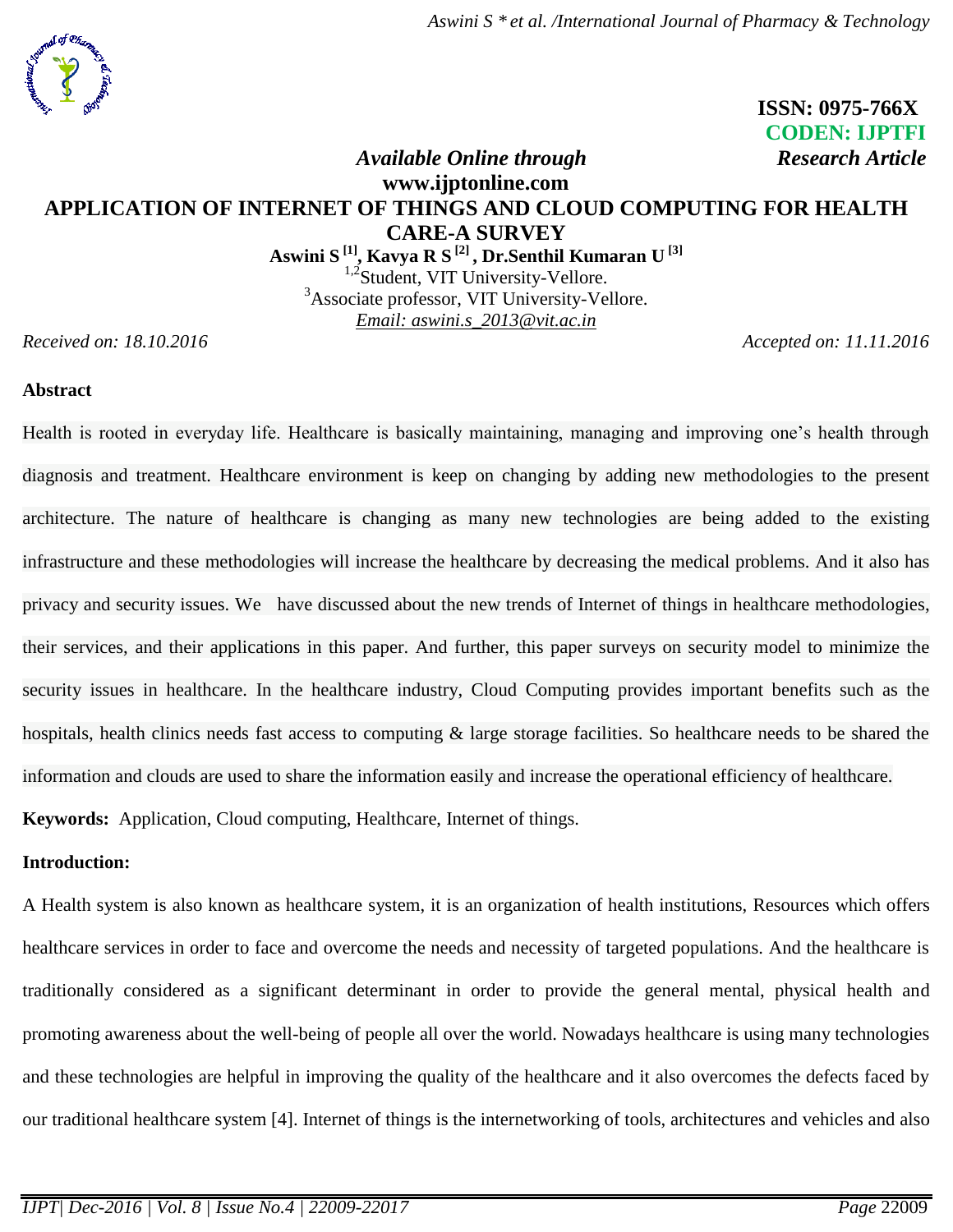*Aswini S \* et al. /International Journal of Pharmacy & Technology*

another component and these are enclosed with software, sensors, network connectivity, electronics and actuators and those are used in order to enable the objects in order to collect and transform data. And those can let on the objects to become aware of and be restrained accidentally among the present networking architecture [2]. Internet of things is the mixture of both software and hardware methodology which develops lots of information by interconnecting several sensors and tools by the help of cloud and creating sense of information by the help of intelligent tools. Anything we can consider as an IoT tool if it can able to transform and receive data over the cloud and developed to perform a specific task. Therefore the basic work of the IoT is, the tools that can collect and transform information straight forwardly with one other and Cloud is used which make it able to gather, record and view new info streams rapidly and much appropriate thereby resulting in an improved quality and access in the healthcare industry. Internet of Things in healthcare is a composite computing, the wireless communication method of applications and tools which interconnect health service providers and patients in order to find out, view, fix and storing the important medical and statistics data. [10]There are several instances of Internet of Things based Healthcare and few ones are BP monitors, Glucose monitors, ECG monitors, Pulse oximeters, a headset that measure bandwidth, clothes wit sensing devices, sensors embedded in medical equipment, dispensing system, device implants and surgical robots, and any wearable technology devices etc[1]. Cloud computing is a class of internet-oriented computing that provides mutual laptop dispensation source and particulars to computers and other devices on require. it's far a representation for permit ever-present, on-call for getting entry to a mutual group of configurable computing resources(e.g., PC , garage, programs, and services),which may be hastily provisioned and launched with negligible control attempt. Cloud computing and storage space solutions present users and organization with plentiful talents to accumulate and practice their statistics within 1/3-party statistics conveniences that be able to place far from the user–range in remoteness from diagonally a town to the earth over[3]. Cloud computing relies on the distribution of resources to attain rationality and financial system of the level, similar to a value (just like the power framework) over an electrical energy community. cloud-computing carriers provide their "services" in line with one of a kind fashions, of which the three general models in keeping with NIST are Infrastructure as a provider (IaaS), Platform as a service (PaaS), and software as a service (SaaS). Those fashions offer growing abstraction; they may be thus regularly portrayed as layers in a stack: infrastructure-, platform- and software-as-a-carrier, but these want not be associated. for example, we will offer SaaS carried out on bodily machines (naked metallic),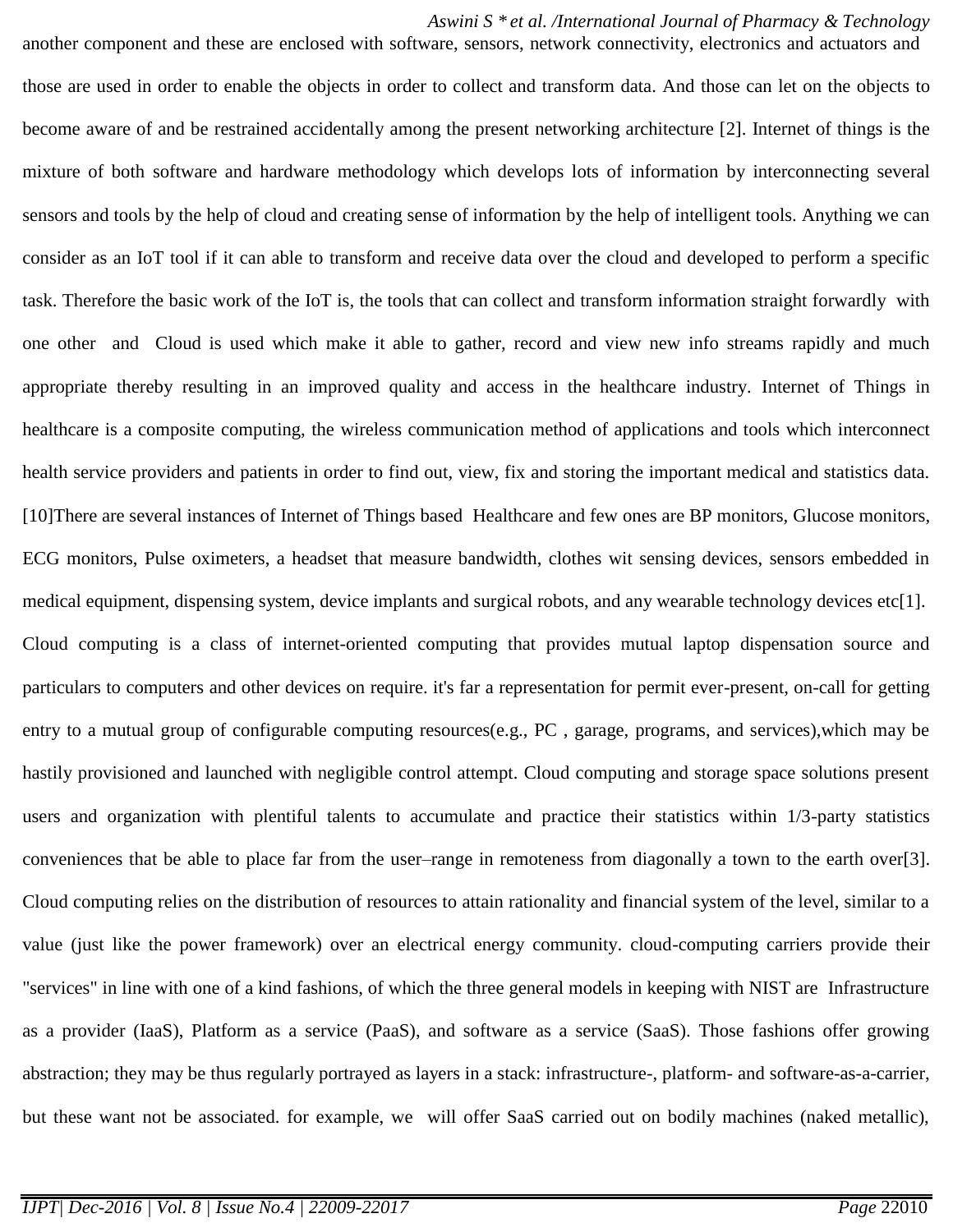without using underlying PaaS or IaaS layers, and conversely, it is easy to run a program on IaaS and get right of entry to it immediately, without wrapping it as SaaS.

Software as a provider (SaaS). The functionality furnish to the purchaser is to draw on the worker's applications walking on a cloud transportation. The packages are obtainable from numerous consumer strategy through both a skinny consumer interface, such as a web browser (e.g., web-based totally email), or an application interface. The purchaser does now not control or manage the cloud infrastructure including network, storage, or even person value abilities, through the feasible exclusion of restricted person-precise utility design settings.Platform as a carrier (PaaS). The potential furnished to the client is to install against the cloud infrastructure patron-design or obtained packages produced the use of programming languages, libraries, offerings, and equipment support by means of the supplier. The client does not control or control the underlying cloud infrastructure which includes network, servers, running structures, or garage, however, has manipulated over the deploy application and possible pattern settings meant for the application website hosting surroundings.

Infrastructure as a provider (IaaS). The functionality furnished to the client is to stipulation processing, garage, network, and extraordinary essential computing belongings in which the purchaser is endowed of installation and run random software program software, that may encompass running systems and applications. The client does now not operate or manipulate the underlying cloud infrastructure but has manipulated over operating systems, storage, and deployed programs; and likely constrained control of pick out networking additives (e.g., host firewalls)

Nowadays healthcare experts are under strain to shift from capital-extensive technology investments to operational charges that provide flexibility and middle on their center commercial enterprise. Healthcare leaders want to funnel capital into cash go with the flow-producing sports that permit them to deliver advanced outcomes. Cloud computing shall we healthcare companies focus on healthcare in preference to data centers, virtual real estate to house them, and professional specialists to maintain and perform them.[3] Cloud computing is one promising era that healthcare businesses can use to achieve good results.

## **II. IOT Healthcare Services**:

IoT in healthcare system may be used in a various number of ranges like childcare and also care for elders. The IoT is expected to allow an array of medical values in which every values offers a group of results in medical system. There is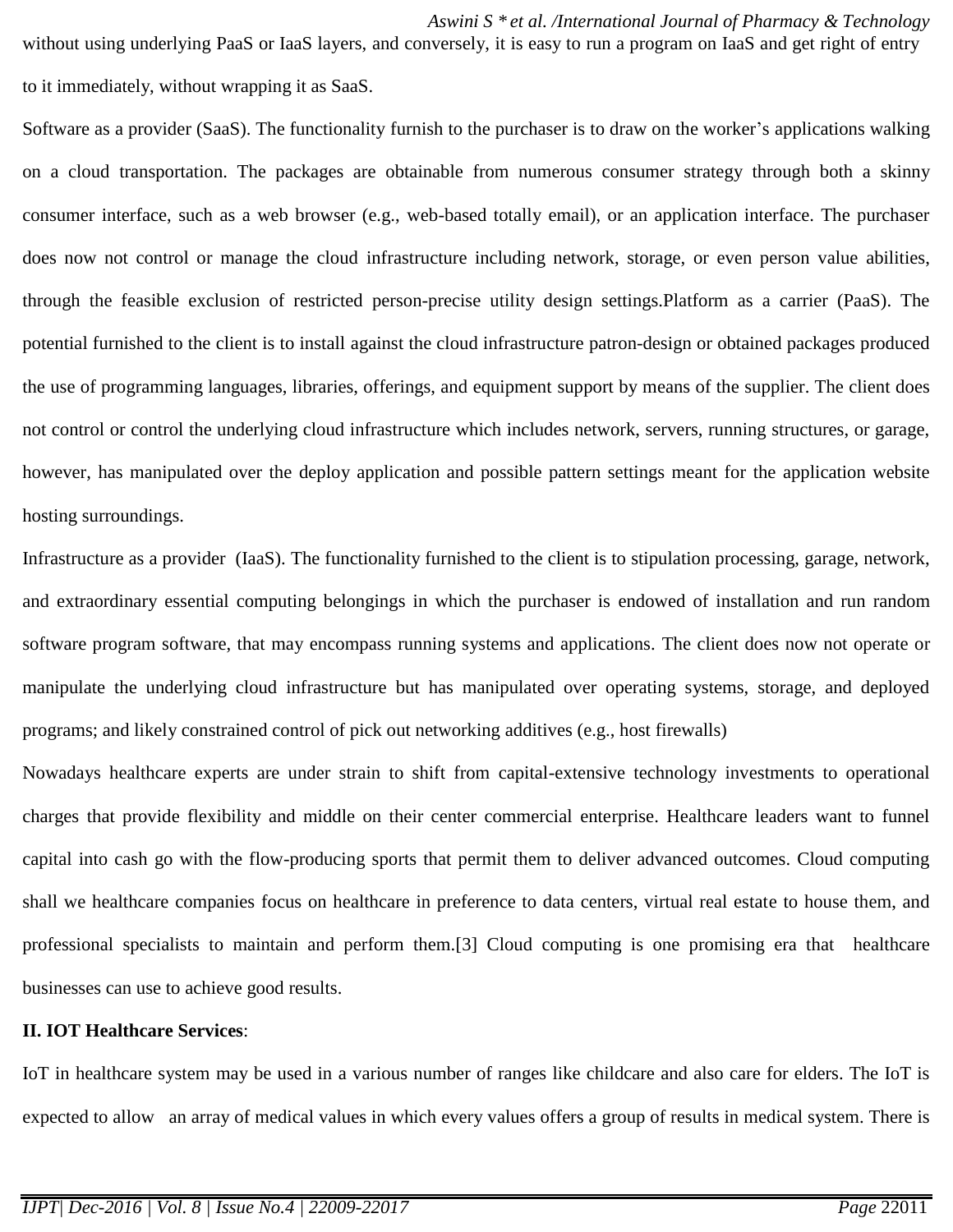*Aswini S \* et al. /International Journal of Pharmacy & Technology* no specific explanation for Internet of things in healthcare. Despite, in some cases the services may not be impartially compared with a specific result or functions. This paper proposes that these values in healthcare are broad in nature and it contains the ability in order to act as a unit for a group of results or functions. Additionally, this must knows about the protocols and also the general services which are needed for IoT patterns must need a certain type of modifications for the sake of perfect performance in healthcare applications. And those consist of supply allocation services, announcement services, internet services, cross-connectivity protocol for varied strategy, and it connect protocol for the chief connectivity.

The simple, rapid, safe, and less-strength finding of gadgets and values may be delivered to this record. For this reason, a widespread dialogue of Internet of things offerings is out of coverage of this survey. The fascinated person who reads are referred to this writing in order to understand the topic and the interested readers are referred to the literature. The following sections consist of several type of internet of things medical services.

### **1) Community Healthcare:**

Community healthcare monitoring is based on setting up a network which covers an area all over a confined society. Community healthcare is an Internet of things-based system all about a residential area, a municipality hospital and a rustic society. Connection of those various network is considered like a coactive system arrangement. In this view, a specially designed service known as Community healthcare is assured on facing technological necessities which are combined as an enclosed one. Rural healthcare monitoring is an IoT platform which has been founded as effective and energy efficient. It is a cooperative network so certain mechanisms like definite verification and approval must be integrated. Another network called community medical network and it is a network which associates multiple wireless body area networks for developing Community Health [11]. The architecture of a society health system is considered as a ''effective hospital.'' A four-layered architecture of a resident health information service is used as a way for distributing data among medicinal services and the service stage for getting health records and access distant health strategy[12].

## **2) Children Health Information:**

Creating consciousness among children's strength and educating the common community and also young ones about their basic necessities like exciting activities, activity changes, or psychological health problems and about their family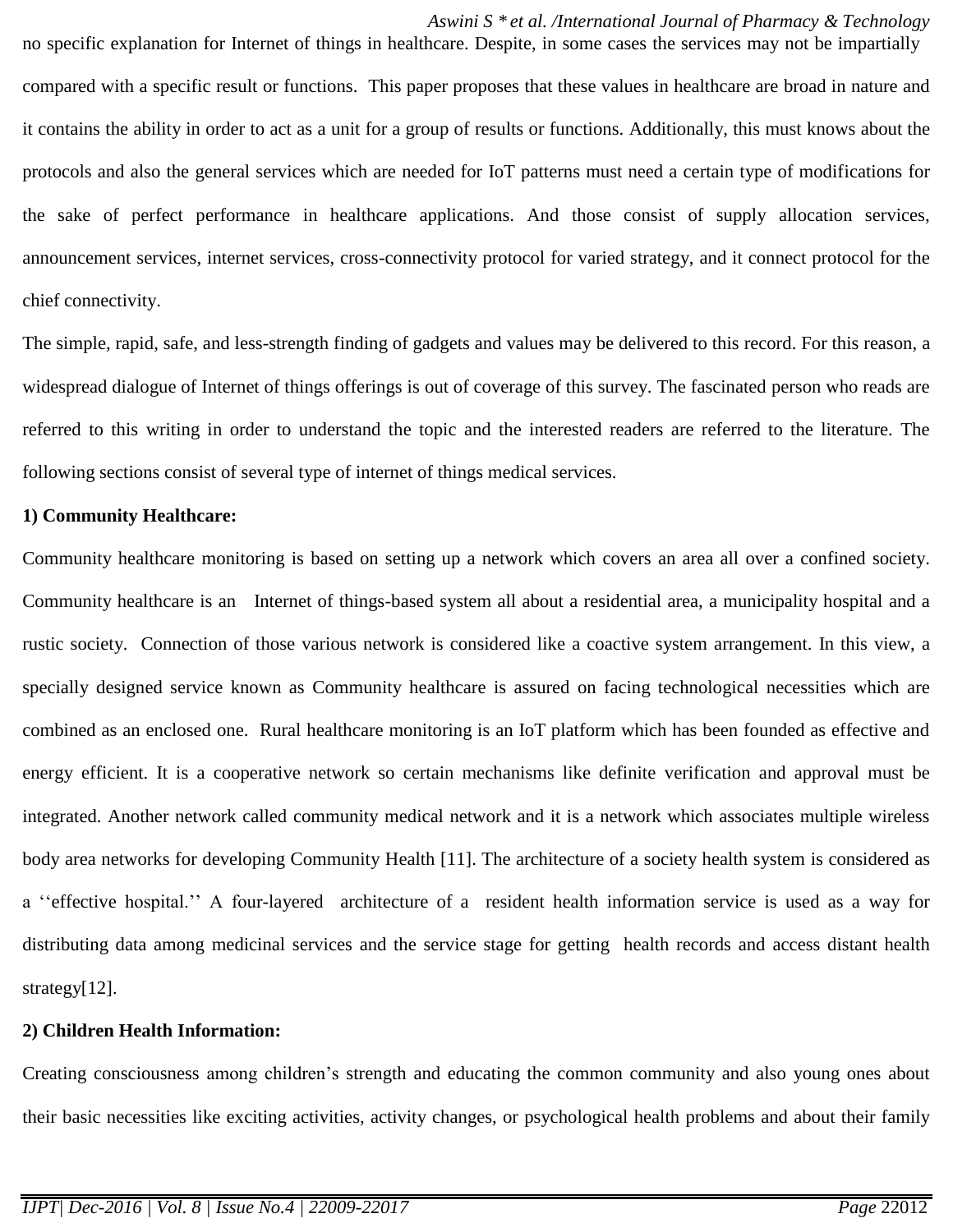*Aswini S \* et al. /International Journal of Pharmacy & Technology* behavior. This encouraged surveyor to create a specially designed Internet of things service called children health information in order to deal with the above needs. On this service, a successful service is provided at a pediatric ward thereby providing called children health information services. Its main aim is to educate, amuse and empower hospitalized children and also there is another service called an Internet of things-related m-health services which could motivate young ones for better dietetic behavior with the guidance of teacher and parent [14].

### **3) Adverse Drug Reaction:**

An Adverse Drug Reaction is an wound due to captivating remedy which occurs when a solitary amount of drug is taken or else through taking an extended medicinal drug or in taking of an aggregate of two or additional tablets. Since the adverse drug reaction is broad in nature, which is not particular to the prescription for a specific illness, and there are necessities for developing some common technological problems and the results for it separately and that is called adverse drug reaction services. An IoT-primarily related adverse drug reaction is used for which affected person's terminal identifies the precise pills with the help of barcode/NFC-enabled strategy. And with the help of a medical wise statistics device, facts machines are used for checking whether the drugs are well suited with the digital fitness document, allergic infection. The iMedPack is created as an element of the iMedBox to deal with the adverse drug reaction [13] by makes use of RFID and Controlled Delaminating Material technology.

#### **4) Embedded Context Prediction:**

In order to construct context-alert medical scenarios over Internet of things system, a intermediary founder needs a broad framework through the apt mechanism, that is known as the embedded context prediction service. This structure has been created in the circumstance of ubiquitous medical system. Many numbers of investigation challenges in contextalert ever-present medical systems are found and revealed. comparatively same investigation challenges must be founded for context-alert medical scenarios among Internet of things networks, and a context analyzer is apply to IoT-based distant health monitoring system[15] .

### **II. IoT Healthcare Applications**

### **1) Glucose Level Sensing**:

In India most of the people have diabetes. Diabetes is not a disease it will be irregular condition changes in the body. A normal human body have the ability to control the blood sugar level whereas diabetes person cannot control their blood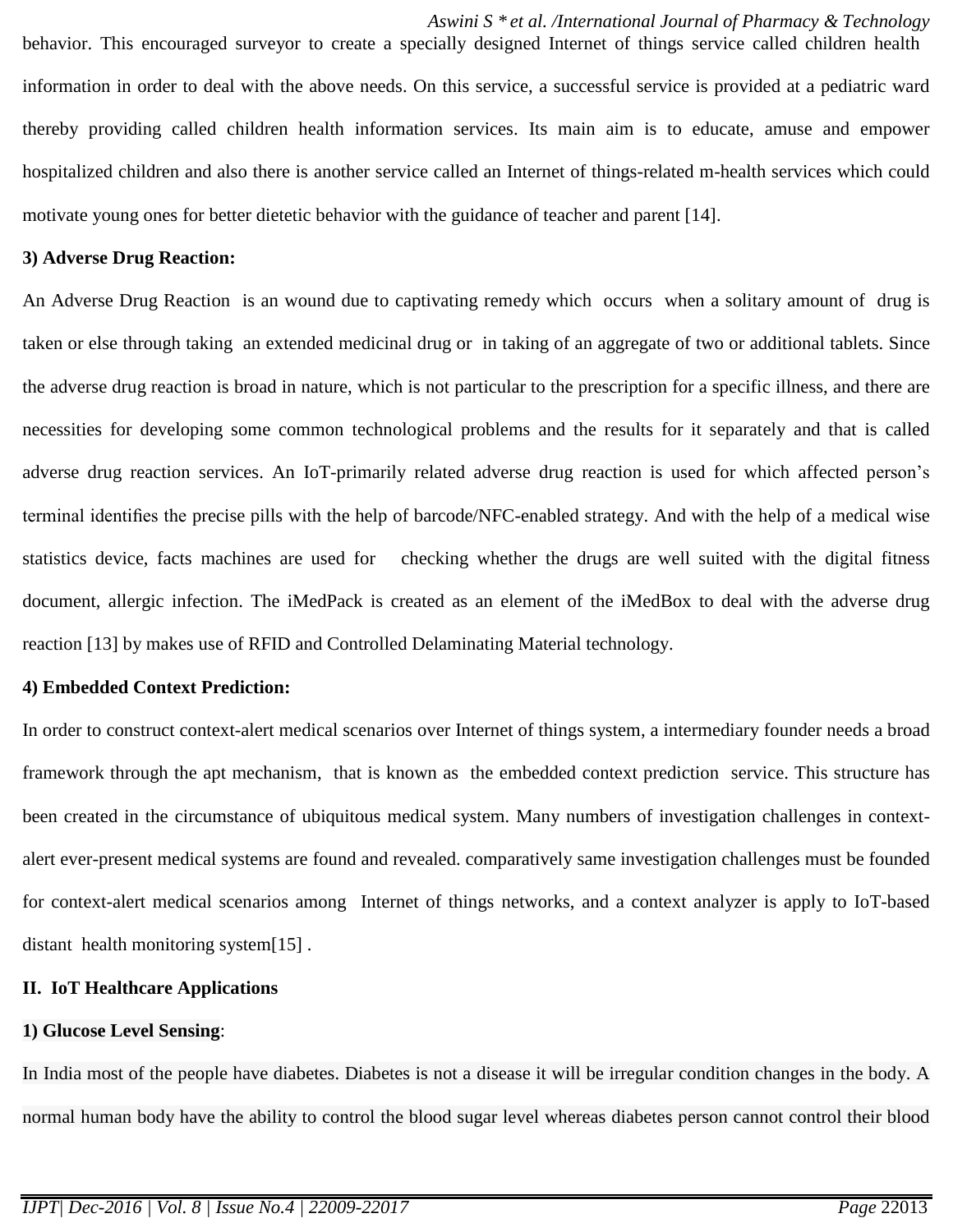*Aswini S \* et al. /International Journal of Pharmacy & Technology* sugar level. For this reason m- IoT Configuration method is purposed. In IoT Configuration glucose monitor always keep track of blood glucose level of a particular patient and keep on updating the details to the healthcare which in turns helps the patient to regulate the meals activities and medication time based on the advice of healthcare providers. This device consists of blood glucose level collector, mobile or a computer and processor[9].

#### **2) Blood Pressure Monitoring:**

Blood Pressure must be regularly monitored and has to be controlled by the entire person. The motivation of the Scenario is that all the things have to be done remotely. The combination of a kJT BP meter and Smartphone will make scenario reality [5]. The device consists of KJT BP meter, NFC enabled, KJT Mobile phone and a communication channel, connects patients with health Center. The BP data which is collected are transmitted over an IoT network (Communication Channel) [6].

#### **3) Body Temperature Monitor:**

Monitoring of body Temperature could be an important a part of health care services. Body temperature could be sign within the maintenance of health condition [7]. The survey consists of body heat detector that's embedded within the TelosB material [9]. An IoT system uses the home gateway for measuring body temperature using infrared recognition. An additional IoT system which is in charge for temperature tracking and communication are the RFID module. This module is also used for monitoring the temperature.

### **4) Wheelchair Management**:

Many surveys have been processed to develop fully automation wheelchairs for physically challenged people. The IoT has the capability to implement the full automation wheelchair. Health care system is used IoT technologies for wheelchair application. The design of wheelchair application is WBANs combine with different sensors whose methods are comfortable to IoT requirements. An IoT technology uses peer-to-peer (p2p) for the medical support system. The wheelchair application detects the status of the user by using chair vibration control. An Intel's IoT department developed another IoT-based wheelchair. This design shows that data can be driven by connected machines which are evolved in standard things. The data is collected based on the user's surroundings and location's accessibility by monitoring the individual sitting in the chair [1].

IV Advantages and Disadvantages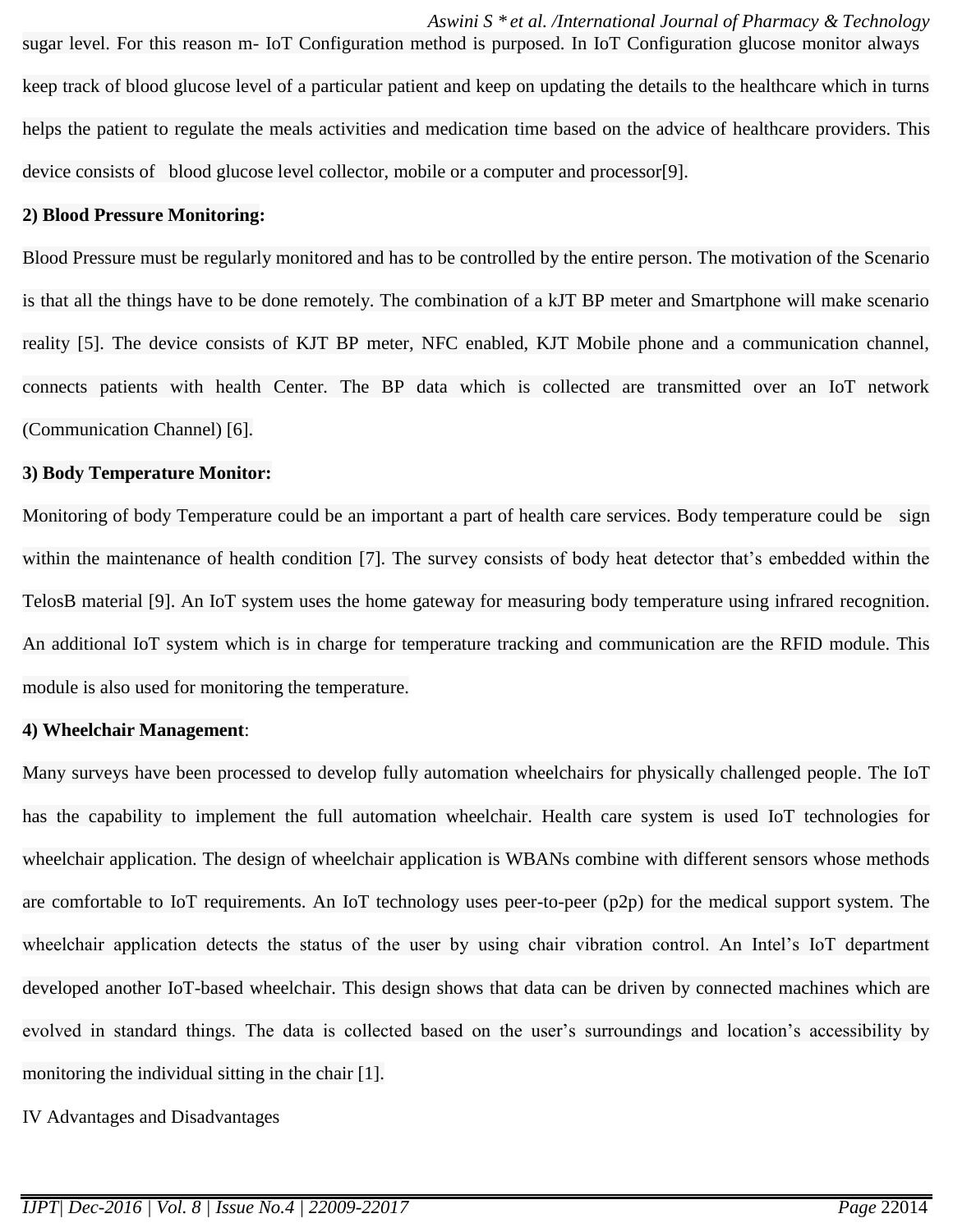# **A)IoT in Health care**

There is no ambiguity that the IoT is complete changing or redefine the health care industry by using technology , application, interact with the user. IoT is providing new tools and methods for developing and improvement in health care. There are more advantages as well as disadvantage using IoT in healthcare

| S.NO | <b>ADVANTAGES</b>                             | <b>DISADVANTAGES</b>                       |
|------|-----------------------------------------------|--------------------------------------------|
| 1.   | Communication:<br>provides<br><b>IoT</b>      | Privacy: Implementing IoT in healthcare    |
|      | communication between devices to devices,     | takes the privacy and protection of        |
|      | machine to machine, health care team and      | personal information. The possibility of   |
|      | patient. So the health care system will be    | exposing sensitive information of the      |
|      | more transparency.                            | patient is high.                           |
| 2.   | Automation and Control: In IoT physical       | Enormous amount of information needed      |
|      | objects<br>connected and<br>controlled<br>are | before starting patient treatments         |
|      | digitally. It is centralized by wireless      |                                            |
|      | infrastructure. All devices in IoT are fully  |                                            |
|      | automated there is no need of manpower.       |                                            |
| 3.   | Decreased Costs: When health care providers   | Complexity: The IoT is a complex           |
|      | implemented IoT in medical field then         | network. Implementing IoT in healthcare    |
|      | monitoring patient can be done in real time   | can be overloading too much of data to the |
|      | basics. There is no need for visiting patient | physicians which distracts him.            |
|      | unnecessary by doctors .It also provides      |                                            |
|      | home care facilities so it is guaranteed that |                                            |
|      | reduced costs on hospital stays and so on.    |                                            |
| 4.   | Monitoring: The most advantage of using       | Technology: In IoT-based healthcare, we    |
|      | IoT in Healthcare is monitoring. Health care  | have used many technologies. Health care   |
|      | provider monitoring patient records regularly | system should use suitable technologies to |
|      | by using IoT Technology. Diseases are         | implement applications. This will be       |
|      | treated or examine before they get out of     | overheads for developer                    |
|      | hand                                          |                                            |

# **B) Cloud in Health care**

Cloud computing provides an opportunity to improve health care environment by means of giving proper services to the patients, share information easily, improve efficiency .There are many advantages and disadvantages using the cloud in health care.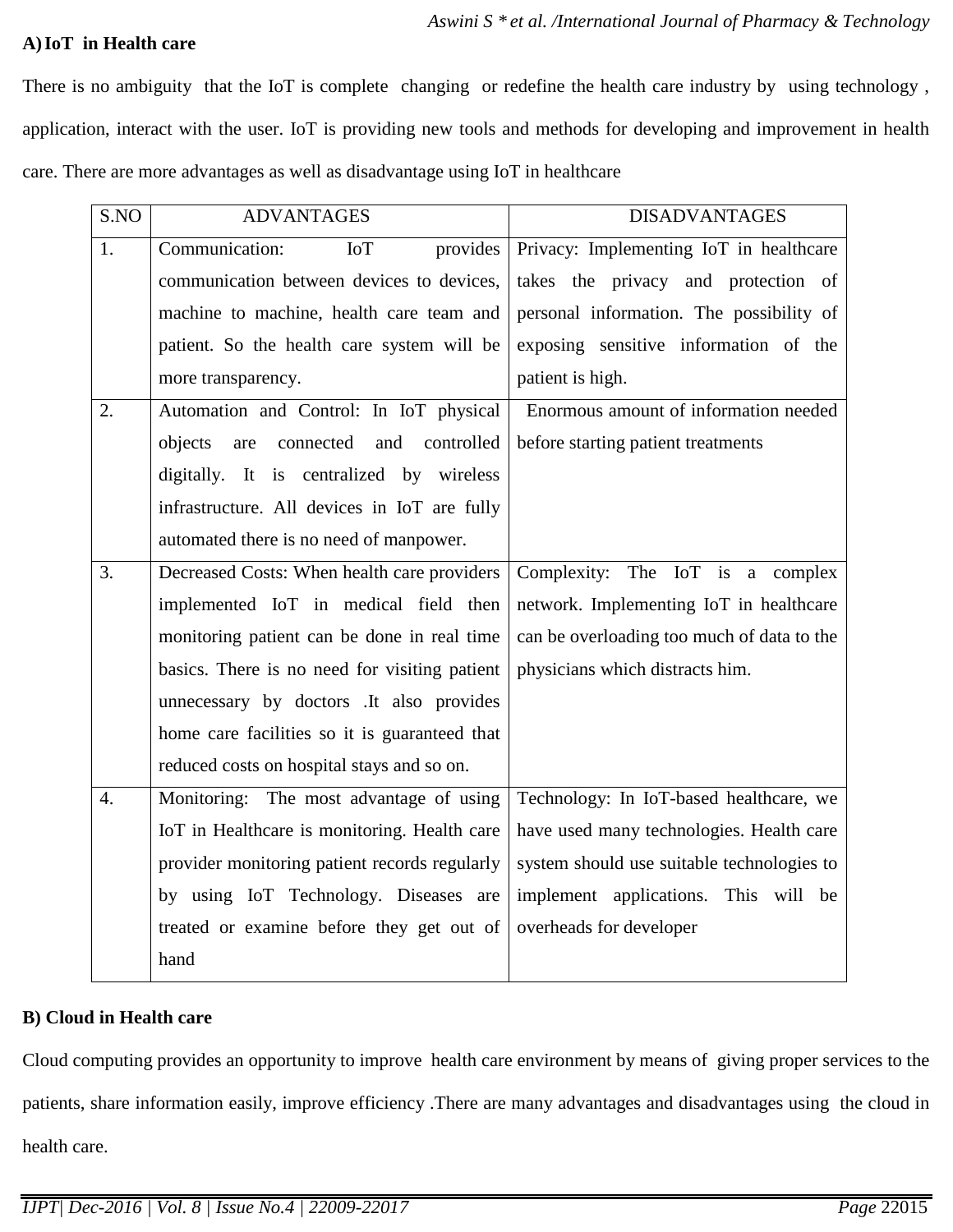*Aswini S \* et al. /International Journal of Pharmacy & Technology*

| S.NO           | <b>ADVANTAGE</b>                             | <b>DISADVANTAGE</b>                             |
|----------------|----------------------------------------------|-------------------------------------------------|
| 1.             | Collaboration:<br>In<br>cases<br>some        | Implementing cloud in Healthcare raises         |
|                | information needed in two places (i.e.       | technological problem like cloud breaks         |
|                | different health services at the same        | down, binding of components, backup plan.       |
|                | time). Cloud technologies will synchronize   |                                                 |
|                | information and shared in real time.         |                                                 |
| $\overline{2}$ | Speed: Using cloud in the healthcare leads   | Developing Cloud in health care have issues     |
|                | to be fast and inexpensive.                  | like errors in maintaining or storing patient   |
|                |                                              | records, disaster backup, rapid response time,  |
|                |                                              | data in availability and security problem.      |
| 3              | Mobility: Mobile devices are the great       | sensitive information<br>Personal<br>and<br>are |
|                | tool, through that patient can interact with | transmitted through the network in the cloud    |
|                | healthcare by video conferencing. Cloud      | so the sensitive information will not be        |
|                | speed up the device and allows better flow   | confidential, integrity.                        |
|                | if communication even at the distance.       |                                                 |

# **V. Conclusion**

In this paper, we have talked about the health care system. In health care system we have some issue to management, improvement, satisfy patient, errors, security issues. To overcome this type of issue we have suggested implementing health care in IoT and Cloud. In this work, we have explained about the cloud usage in health care. We have talked about IoT features and IoT technologies using in Healthcare system. We have also explained about the IoT application used in Healthcare .In this paper, we have likewise presented the advantages and disadvantages of using IoT and Cloud in the healthcare system.

## **References**

- 1. S.M.Riazulislam, Daehankwak, Humanun Kabir, Mahmud Hossain and Kyung-Sup kwak , "The Internet of Things for Health Care:A Comprehensive Survey "in Proc. IEEE Int. Conf. Commun. (ICC),Jun. 2015.
- 2. J. Höller, V. Tsiatsis, C. Mulligan, S. Karnouskos, S. Avesand, andD. Boyle, From Machine-to-Machine to the Internet of Things: Introductionto a New Age of Intelligence. Amsterdam, The Netherlands: Elsevier, 2014.
- 3. S. P. Ahuja, S. Mani, and J. Zambrano, "A survey of the state of cloud computing in healthcare," Network and Communication Technologies, vol. 1, no. 2, p. 12, 2012.